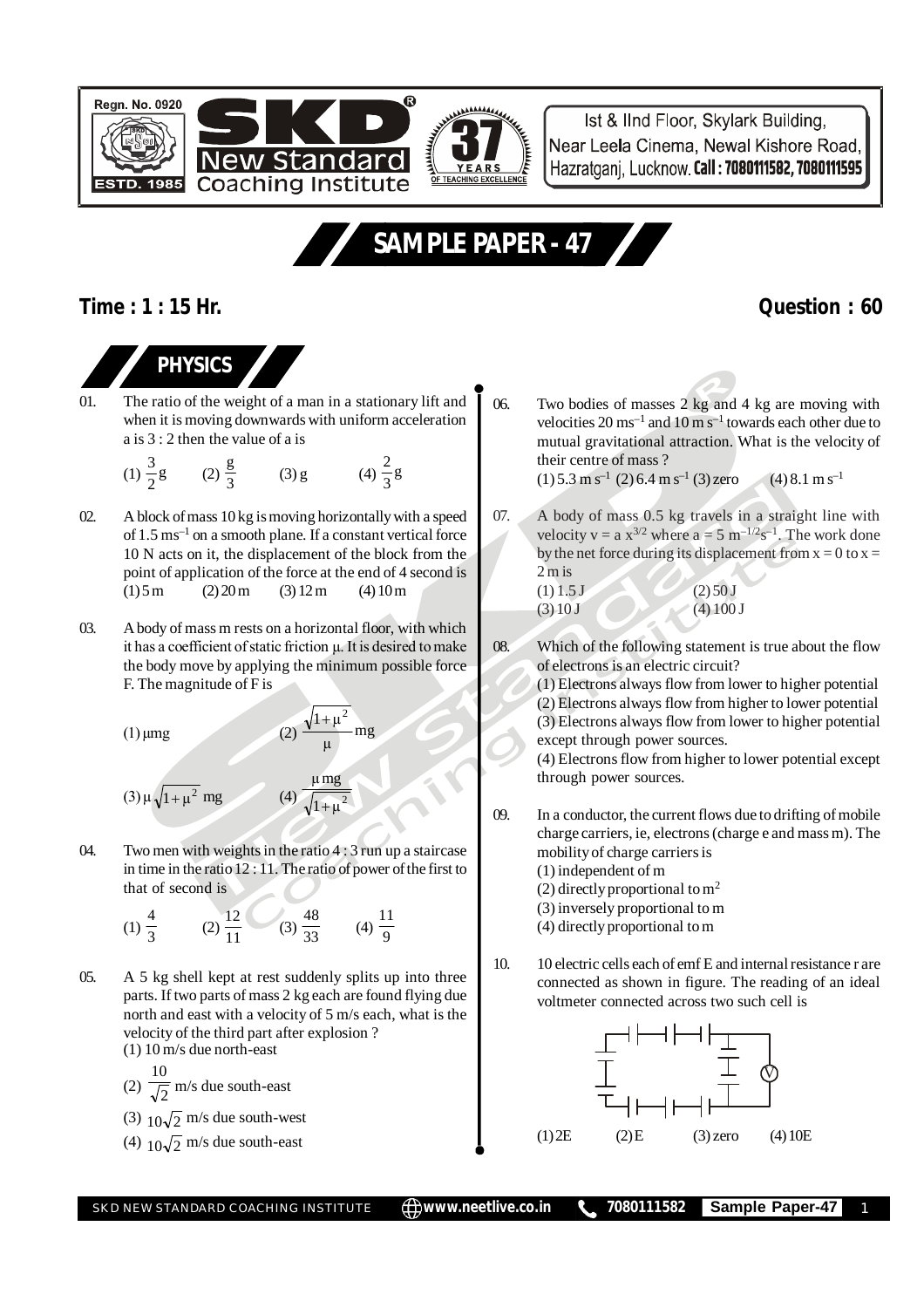11. In the circuit shown below, the current that flows from A to B when the switch S is closed is



 $(1)$  –1.5 A  $(2)$  –1.0 A  $(3)$  +1.0 A  $(4)$  +1.5 A

12. A point performs simple harmonic oscillation of period T and the equation of motion is given by  $x = a \sin \left(\omega t + \frac{\pi}{6}\right)$  $\left(\omega t+\frac{\pi}{\epsilon}\right)$  $\backslash$  $\left(\omega t + \frac{\pi}{6}\right)$ . After the elapse of what fraction of the time period the velocity of the point will be equal to half of its maximum velocity ?

(1) 
$$
\frac{T}{12}
$$
 (2)  $\frac{T}{8}$  (3)  $\frac{T}{6}$  (4)  $\frac{T}{3}$ 

13. The figure shows position time graph of a particle executing SHM. If the time period of SHM is 2 second, then the equation of SHM is



(1)  $x = 10 \cos \pi t$  (2)  $x = 5 \sin$ 

$$
\left(\pi t + \frac{\pi}{3}\right)
$$

 $\big)$  $\mathcal{C}$ 

ļ. l

(3) 
$$
x = 10 \sin \left( \pi t + \frac{\pi}{3} \right)
$$
 (4)  $x = 10 \sin \left( \pi t + \frac{\pi}{6} \right)$ 

14. Gravitational potential in a region is given by  $V = -(x+y+z)$  J/kg. Find the gravitational intensity at (2, 2, 2)

(1) 
$$
(\hat{i} + \hat{j} + \hat{k}) N/kg
$$
  
(2)  $2(\hat{i} + \hat{j} + \hat{k}) N/kg$   
(3)  $3(\hat{i} + \hat{j} + \hat{k}) N/kg$   
(4)  $4(\hat{i} + \hat{j} + \hat{k}) N/kg$ 

15. The moment of inertia of a uniform circular disc about its diameter is *l*. Its moment of inertia about an axis parallel to its plane and passing through a point on its rim will be  $(1) 3l$   $(2) 4l$   $(3) 5l$   $(4) 6l$ 



16. For the reaction  $CO_{(g)} + Cl_{2(g)} \rightleftharpoons COCl_{2(g)}$ , the  $K_p/K_c$ is equal to  $(1) 1.0$  (2) RT (3)  $\sqrt{RT}$  (4) 1/RT

- 17. pOH of  $0.002 \text{ M HNO}_3$  is  $(1) 11 + \log 2$  (2)  $11 - \log 2$  $(3) -3 + \log 2$  (4) none of these
- 18. If 20 mL of 0.1 M NaOH is added to 30 mL of 0.2 M  $CH_6COOH (pK<sub>a</sub> = 4.74)$ , the pOH of the resulting solution is  $(1)$  4.44  $(2)$  9.56  $(3)$  8.96  $(4)$  9.26
- 19. The precipitate  $\text{Ag}_2\text{CrO}_4$  (K<sub>sp</sub> = 1.9×10<sup>-12</sup>) is obtained when equal volumes of the following are mixed: (1)  $10^{-4}$  M Ag<sup>+</sup> +  $10^{-4}$  M CrO<sub>4</sub><sup>2</sup> (2)  $10^{-2}$  M Ag<sup>+</sup> +  $10^{-3}$  M CrO<sub>4</sub><sup>2</sup> (3)  $10^{-5}$  M Ag<sup>+</sup> +  $10^{-3}$  M CrO<sub>4</sub><sup>2</sup> (4)  $10^{-4}$  M Ag<sup>+</sup> +  $10^{-5}$  M CrO<sub>4</sub><sup>2</sup>
- 20. The pH of 0.1 M CH<sub>3</sub>COOH is 2.873. What is pH of 0.1 M  $NH_4OH? K_a(CH_3COOH) = 1.8 \times 10^{-5}$  and  $K_b(NH_4OH) =$  $1.8 \times 10^{-5}$ .  $(1) 11.127$   $(2) 2.873$  $(3) 7$  (4) 9.53
- 21. The structure of isobutyl group in an organic compound is:

(1) CH<sup>3</sup> – CH<sup>2</sup> – CH<sup>2</sup> – CH<sup>2</sup> – (2) 3 3 3 CH | CH C | CH (3) CH<sup>3</sup> CH<sup>3</sup> CH – CH –<sup>2</sup>

(4) 
$$
CH_3 - CH - CH_2 - CH_3
$$

22. Which of the following pairs of compounds are enantiomers?



**Sample Paper-47** SKD NEW STANDARD COACHING INSTITUTE  $\bigoplus$  www.neetlive.co.in 1080111582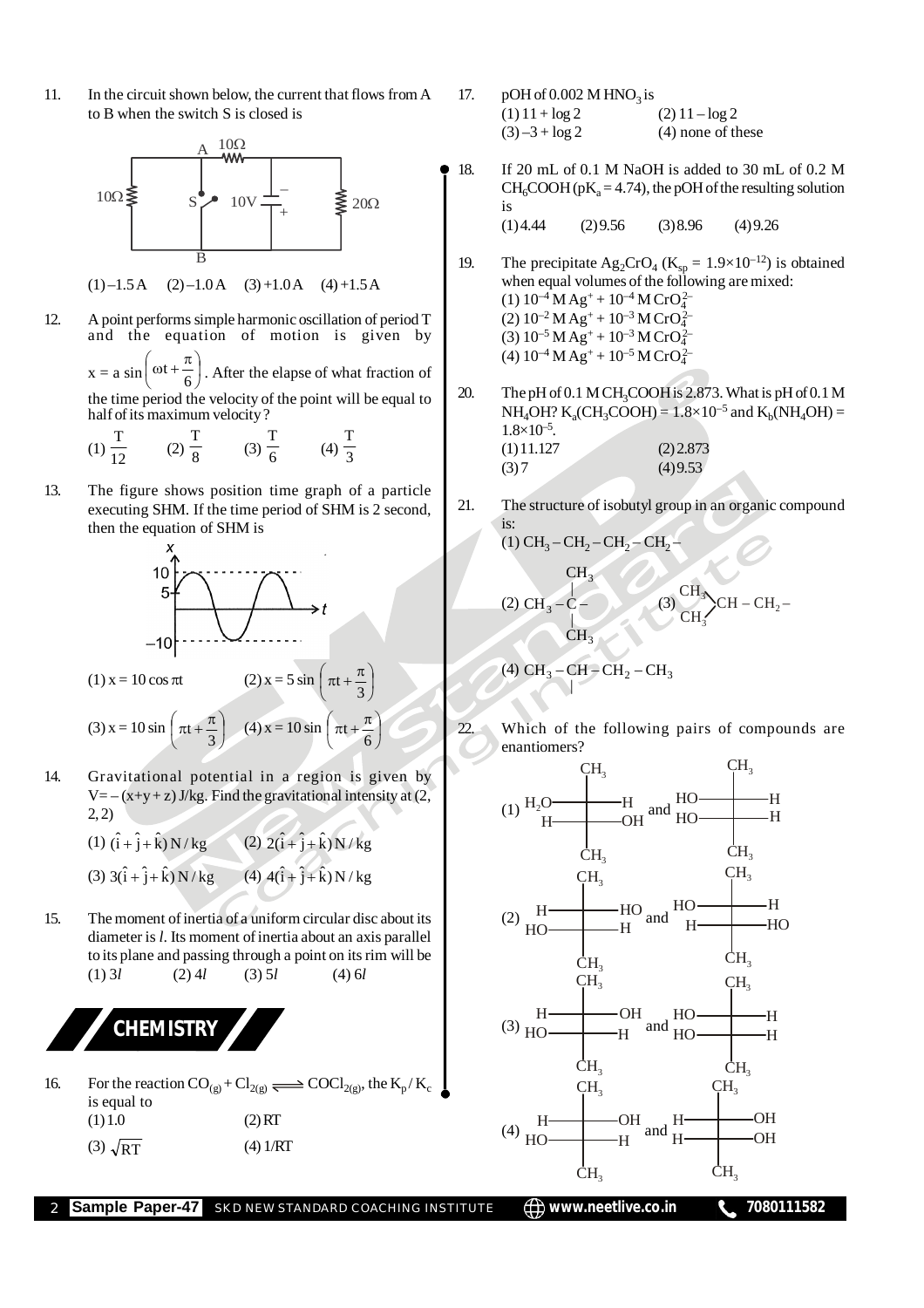- 23. Among the following which one can have a meso form?  $(1)$  CH<sub>3</sub> – CH(OH) – CHCl – CH<sub>3</sub>  $(2)$  CH<sub>3</sub> – CH(OH) – CH(OH) – CH<sub>3</sub>  $(3) C<sub>2</sub>H<sub>5</sub> - CH(OH) - CH(OH) - CH<sub>3</sub>$ (4)  $HO - CH_2 - CH(Cl) - CH_3$
- 24. Maximum enol content is in:



- 25. Which of the following is not an electrophile?  $(1)$  Cl<sup>+</sup>  $(2)$  Na<sup>+</sup>  $(3) H^{+}$  $(4)$  BF<sub>3</sub>
- 26. The correct stability order of the following resonance structures is

$$
(I) H_2C = N = N^-
$$

(II) 
$$
H_2 \overset{+}{C} - N = N^-
$$

(III)  $H_2 \bar{C} - N = N$ 

- (IV)  $H_2 \bar{C} N = N$  $(1)$  (I) > (II) > (IV) > (III)  $(2)$  (I) > (III) > (II) > (IV)  $(3)$  (II) > (I) > (III) > (IV)  $(4)$  (III) > (I) > (IV) > (II)
- 27. The bond dissociation energy of  $B F$  in  $BF_3$  is 646 kJ mol<sup>-1</sup> whereas that of C – F in CF<sub>4</sub> is 515 kJ mol<sup>-1</sup>. The correct reason for higher B – F bond dissociation energy as compared to that of  $C - F$  is

(1) smaller size of B-atom as copared to that of C-atom (2) stronger  $\sigma$ -bond between B and F in BF<sub>3</sub> as compared to that between C and F in  $CF_4$ 

(3) significant  $p\pi$ – $p\pi$  interaction between B and F in BF<sub>3</sub> whereas there is no possibility of such interaction between C and F in  $CF<sub>4</sub>$ 

(4) lower degree of  $p\pi$ – $p\pi$  interaction between B and F in  $BF_3$  than that between C and F in  $CF_4$ 

- 28. What type of redox reaction is :
	- $\text{Zn} + 2\text{H}^+ \longrightarrow \text{Zn}^{2+} + \text{H}_2$ ?
	- (1) Double decomposition reaction
	- (2) Displacement reaction
	- (3) Combination reaction
	- (4) None of these
- 29. When  $CO_2$  is dubbled through a solution / suspension of barium peroxide in water (1)  $O_2$  is released  $(2)$  carbonic acid is formed
	- $(3)$  H<sub>2</sub>O<sub>2</sub> is formed  $(4)$  no reaction occurs

30. Match the facts of Column–I with those of Column–II and select the correct choice.

|     | Column-I                                               |       | Column-II      |
|-----|--------------------------------------------------------|-------|----------------|
| (p) | $Mg(HCO3)2 \xrightarrow{\Delta}$                       | (i)   | Calgon         |
|     | $Mg(OH)$ , $\downarrow$ + 2CO <sub>2</sub>             |       | method         |
| (q) | $Mg(HCO3)2 + 2Ca(OH)2$                                 | (ii)  | Clark's        |
|     | $\rightarrow$ Mg(OH) <sub>2</sub> + 2CaCO <sub>3</sub> |       | method         |
|     | $+2H2O$                                                |       |                |
| (r) | $\overline{Mg^{2+} + Na_2[Na_4(PO_3)_6]}$              | (iii) | Ion            |
|     | $\rightarrow$ 4Na <sup>+</sup> +                       |       | exchange       |
|     | $[Na_2Mg(PO_3)_3^{2-}]$                                |       | method         |
| (s) | $Mg^{2+}$ + 2NaZ $\rightarrow$ 2Na <sup>+</sup> +      | (iv)  | <b>Boiling</b> |
|     | MgZ                                                    |       |                |

 $(1)$  p–(i); q–(ii); r–(iii); s–(iv)  $(2)$  p–(iv); q–(i); r–(ii); s–(iii)

 $(3)$  p–(iv); q–(ii); r–(iii); s–(i)

 $(4)$  p–(iv); q–(ii); r–(i); s–(iii)

## **BOTANY**

- 31. Kinetin is chemically (1) Indole-3-acetic acid (2) Terpenes  $(3)$  N<sup>6</sup>–furfurylamino purine
	- (4) Carotenoid
- 32. During mid-1960s, three independent researchers reported the purification and chemical characterization of three different kinds of inhibitors: inhibitor–B, abscission II and dormin. Later all the three were proved to be chemically identical. It was named
	- (1) Indole acetic acid
	- (2) Indole butyric acid
	- (3) Naphthalene acetic acid
	- (4) Abscisic acid
- 33. What would be happen if  $GA_3$  is applied to rice seedlings? (1) Plant show extra elongation
	- (2) Length of the plant decreases
	- (3) Bolting takes place
	- (4) Both (1) and (3)

34. Fill in the blanks:

1. Spraying sugarcane crop with ...A... increases in the length of the stem, thus increasing the yield by as much as ...B... tonnes per acre.

2. ...C... does not occur naturally in plants.

3. Search for natural substances with cytokinin like activities led to the isolation of ...D.. from corn kernels and coconut milk.

- (1) A–auxins, B–10, C–NA A, D–zeatin
- (2) A–gibberellins, B–20, C–zeatin, D–kinetin
- (3) A–gibberellins, B–10, C–zeath, D–kinetin
- (4) A–gibberellins, B–20, C–kinetin, D–zeatin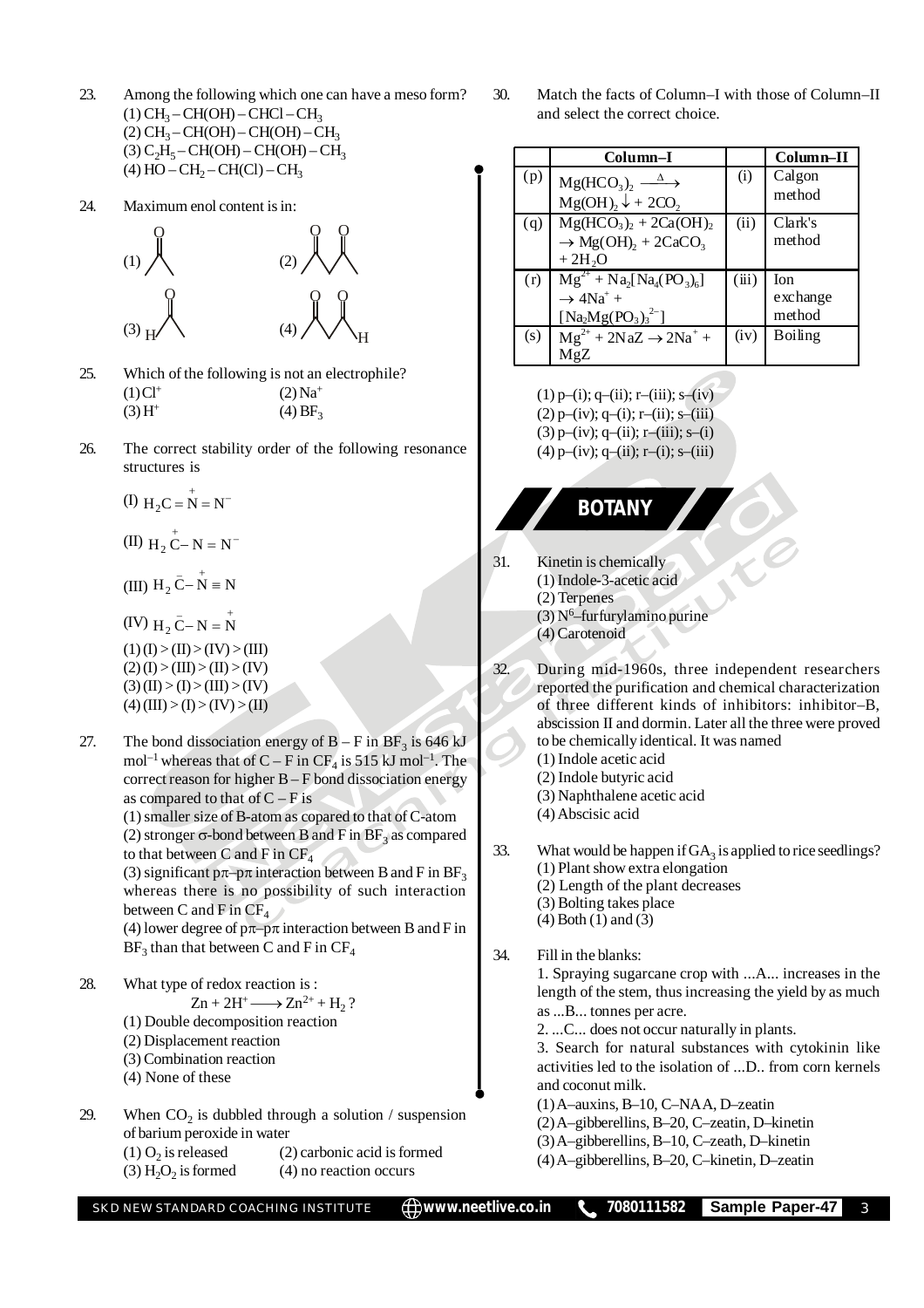35. Apical dominance is caused by **ZOOLOGY** (1) Abscisic acid in lateral bud (2) Cytokinin in leaf tip (3) Gibberellin in lateral buds 46. Scala tympani is connected to scala vestibuli by means (4) Auxin in shoot tip of: (1) Stapes 36. Physiologically active form of phytochrome is (2) Basilar membrane (1)  $P_{730}/P_{fr}$  (2)  $P_{660}/P_r$ <br>(3)  $P_{700}$  (4)  $P_{680}$ (3) Helicotrema  $(3)$  P<sub>700</sub> (4) Tectorial membrane 37. In five kingdom classification system of classification 47. Which of the following is incorrect w.r.t synapse ? organism divided into: (1) Monera, protista, algae, fungi and animalia (2) Archia, protista, fungi, plantae and animalia (3) Monera protista, fungi, plantae and animalia (4) None of the above O 38. The meristem that occurs in the mature regions of roots  $\mathsf{R}$ and shoots in many plants, particularly those that produce woody axis and appear later than primary meristem is called  $\mathbf S$ (1) Lateral meristem (2) Secondary meristem Neurotransmitters (3) Cylindrical meristem (4) All of the above (1) Q-Pre-synaptic membrane (2) S - Receptors 39. Bacteria are the member of:<br>(1) Kingdom Monera (2) Kingdom Protista  $(3)$  P - Axon terminal (1) Kingdom Monera<br>(3) Kingdom Fungi (4) R - Synaptic Knob (4) Kingdom Plantae 48. Human eyeball consists of three layers and it encloses: 40. Red tides is due to: (1) Lens, iris, sclera (1) Gonyaulax (2) Lens, aqueous humor and vitreous humor (2) Red dinoflagellates (3) Cornea, lens, iris (3) Tricodesmium (4) More than one is correct (4) Corenea, lens, optic nerve 41. Which is true about virus? 49. Which is a bridge between nervous system and endocrine (1) These lack cell organelle system ? (2) They have both DNA and RNA (1) Thalamus (2) Hypothalamus (3) These can be facultative parasite also (3) Limbic system (4) Parietal lobe (4) All of the above 50. Movement of tongue muscle is controlled by 42. Phylloclade is found in: (1) facial nerve (2) trigeminal nerve (1) Hydrophytes (2) Halophytes<br>
(3) Sciophytes (4) Xerophytes (3) hypoglossal nerve (4) vagus nerve (3) Sciophytes (4) Xerophytes 51. A gymnast is able to balance his body upside down 43. In China rose the flowers are: even in the total darkness because of (1) Actinomorphic, hypogynous with twisted aestivation (1) cochlea (2) Actinomorphic, epigynous with valvate aestivation (3) Zygomorphic, hypogynous with imbricate aestivation (2) vestibular apparatus (4) Zygomorphic, epigynous with twisted aestivation (3) tectorial membrane (4) organ of Corti 44. False septum not found in:<br>(1) Mustard (2)  $(2)$  Argemone 52. Protein found in eye lens is (3) Primrose (4) Both (1) and (2) (1) crystalline (2) collagen (3) opsin (4) rhodopsin 45. Placenta develop at the base of ovary and a single ovule is attached to it is called: 53. Genetic engineering is possible because of the discovery (1) Marginal (2) Axile of (3) Partial (4) Basal (1) Transduction (2) Transformation (3) Restriction enzyme and DNA ligase (4) Electron microscopy

**Sample Paper-47** SKD NEW STANDARD COACHING INSTITUTE  $\bigoplus$  www.neetlive.co.in **1** 7080111582